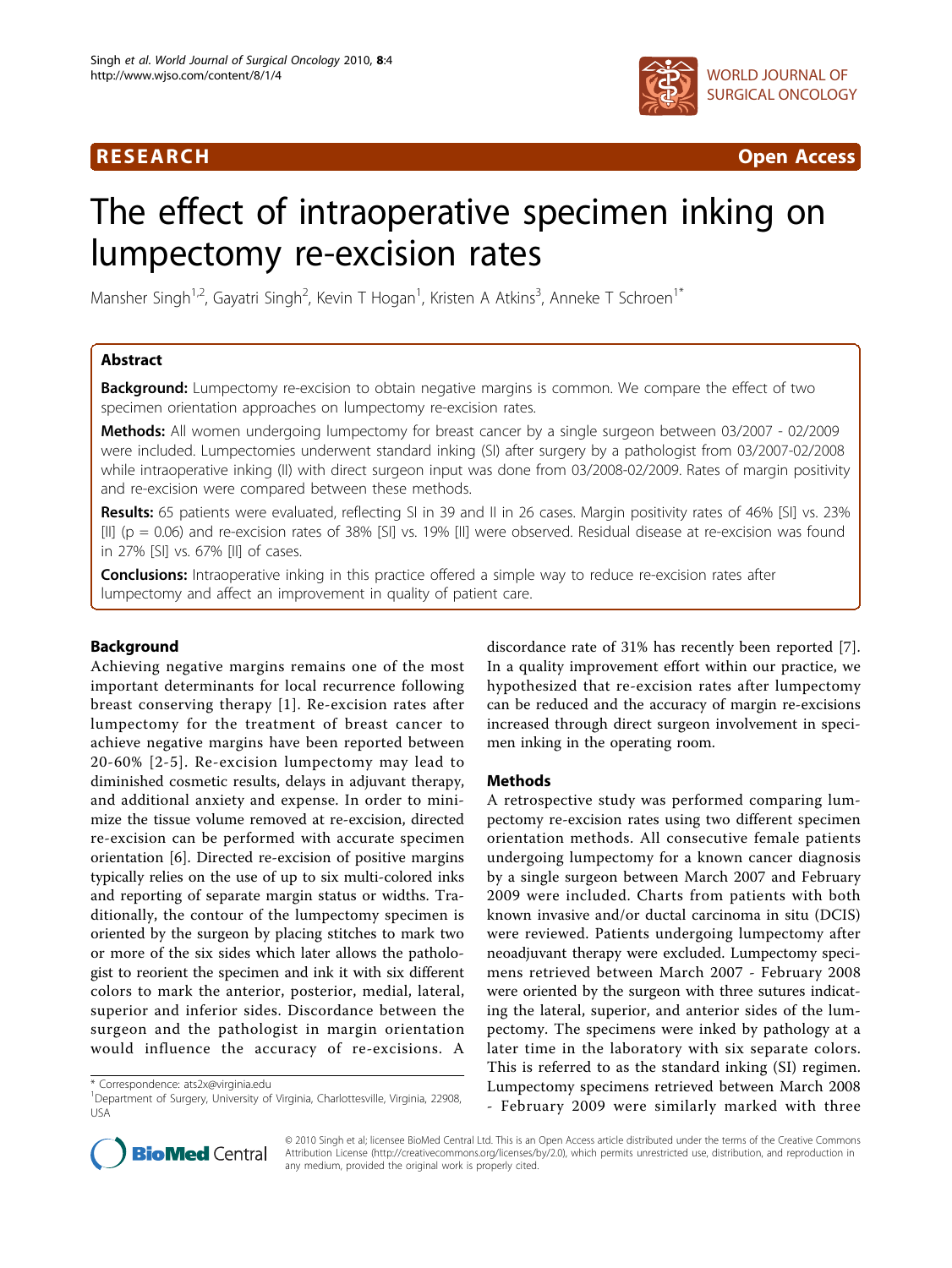| Patient, Tumor, or                                                                         | Cancer Patients Treated with Breast Conserving Surgery<br>Specimen Inking Regimen |                               |         |  |
|--------------------------------------------------------------------------------------------|-----------------------------------------------------------------------------------|-------------------------------|---------|--|
| Surgery<br>Characteristic                                                                  | Intraoperative<br>$(n = 26)$                                                      | <b>Standard</b><br>$(n = 39)$ | p-value |  |
| Patient age, mean yrs<br>(range)                                                           | 64 (41-93)                                                                        | 61 (41-84)                    | 0.59    |  |
| Pre-operative<br>histological diagnosis<br>- N (%)                                         |                                                                                   |                               |         |  |
| DCIS alone                                                                                 | 3 (12%)                                                                           | 12 (31%)                      |         |  |
| Invasive ductal<br>carcinoma                                                               | 17 (65%)                                                                          | 18 (46%)                      |         |  |
| Invasive ductal<br>carcinoma + DCIS                                                        | 5 (19%)                                                                           | 5 (13%)                       |         |  |
| Invasive lobular<br>carcinoma (+/-<br>DCIS)                                                | 1(96)                                                                             | 4 (10%)                       | 0.18    |  |
| Tumor grade - N (%)                                                                        |                                                                                   |                               |         |  |
| Grade 1                                                                                    | 3(12%)                                                                            | 14 (36%)                      |         |  |
| Grade 2                                                                                    | 11 (42%)                                                                          | 16 (41%)                      |         |  |
| Grade 3                                                                                    | 12 (46%)                                                                          | 9(23%)                        | 0.04    |  |
| ER positive - $N$ (%)                                                                      | 20 (77%)                                                                          | 34 (87%)                      | 0.28    |  |
| Extensive intraductal<br>component - N (%)                                                 | 3(12%)                                                                            | 4 (10%)                       | 0.87    |  |
| Type of surgery - N<br>(9/6)                                                               |                                                                                   |                               |         |  |
| Lumpectomy with<br>wire localization                                                       | 17 (65%)                                                                          | 35 (90%)                      |         |  |
| Lumpectomy                                                                                 | 9(35%)                                                                            | 4 (10%)                       | 0.03    |  |
| Invasive tumor size at<br>excision - mean cm<br>(range)                                    | $1.58(0.4-4.3)$                                                                   | $1.16(0.3-2.9)$               | 0.24    |  |
| Original lumpectomy<br>volume - mean cm <sup>3</sup><br>(range)                            | 73.2 (3.5-206.7)                                                                  | 47.0 (6.3-139.1)              | 0.08    |  |
| Patients in whom<br>extra margins were<br>excised at original<br>surgery - $N$ (%)         | 18 (69%)                                                                          | 28 (72%)                      | 0.82    |  |
| Number of extra<br>margins excised per<br>patient at original<br>surgery - mean<br>(range) | $2.0(0-6)$                                                                        | $2.3(0-6)$                    | 0.91    |  |

#### Table 1 General Characteristics for 34 Consecutive Breast Cancer Patients Treated with Breast Conserving Surgery

sutures and then inked in the operating room by the surgeon and pathologist together using the same six colors. This is referred to as the intraoperative inking (II) regimen. Specimens removed with wire localization in the SI group were first sent to mammography for specimen radiograph prior to being sent to pathology for inking; in the II group, specimens were inked prior to being sent to mammography. Specimen radiographs were performed for all lumpectomies with wire localization but compression was not routinely used during specimen radiography. Lumpectomies performed at a freestanding outpatient surgery center were included in the SI group as intraoperative inking by pathology was not available at this facility. Additional margins were excised at time of original lumpectomy at the surgeon's discretion based on gross or radiographic impression of a close margin.

Patient records were reviewed for patient age, wire localization, tumor size, tumor histology, margin status, additional margins removed at original surgery, lumpectomy resection volume, and estrogen receptor (ER) status. A positive margin was defined as presence of invasive or intraductal cancer at the inked margin. A close margin was defined as presence of DCIS within 3 mm of the inked margin since it is our institutional practice to re-excise these close margins. Cases with positive and close margin(s) were reviewed for margin re-excision and whether residual disease was identified at re-excision. The correlation between margin status and various patient and tumor characteristics was evaluated. Analysis was performed using Microsoft Excel and Graph Pad Prism software. A two-tailed chi-square test was used to compare proportions while the Student's ttest was used to compare means. A p-value of 0.05 was considered statistically significant. This study was approved by the University of Virginia Institutional Review Board.

### Results

Sixty-five consecutive, female patients underwent primary lumpectomy for a known cancer diagnosis over the 24-month duration of the study. The SI cohort included 39 patients and the II cohort included 26 patients. A general comparison between the two groups is shown in Table 1. The groups appear similar in many patient and tumor characteristics. However, the average tumor size was larger in the II group; consequently the proportion of lumpectomies performed for palpable tumors and the average volume of the original lumpectomies was larger in the II group. One particularly large lumpectomy was performed in this group. This case involved a central lumpectomy where the transverse diameter of the elliptical incision was larger than required to achieve negative margins but would afford a more cosmetic closure. When comparing only lumpectomies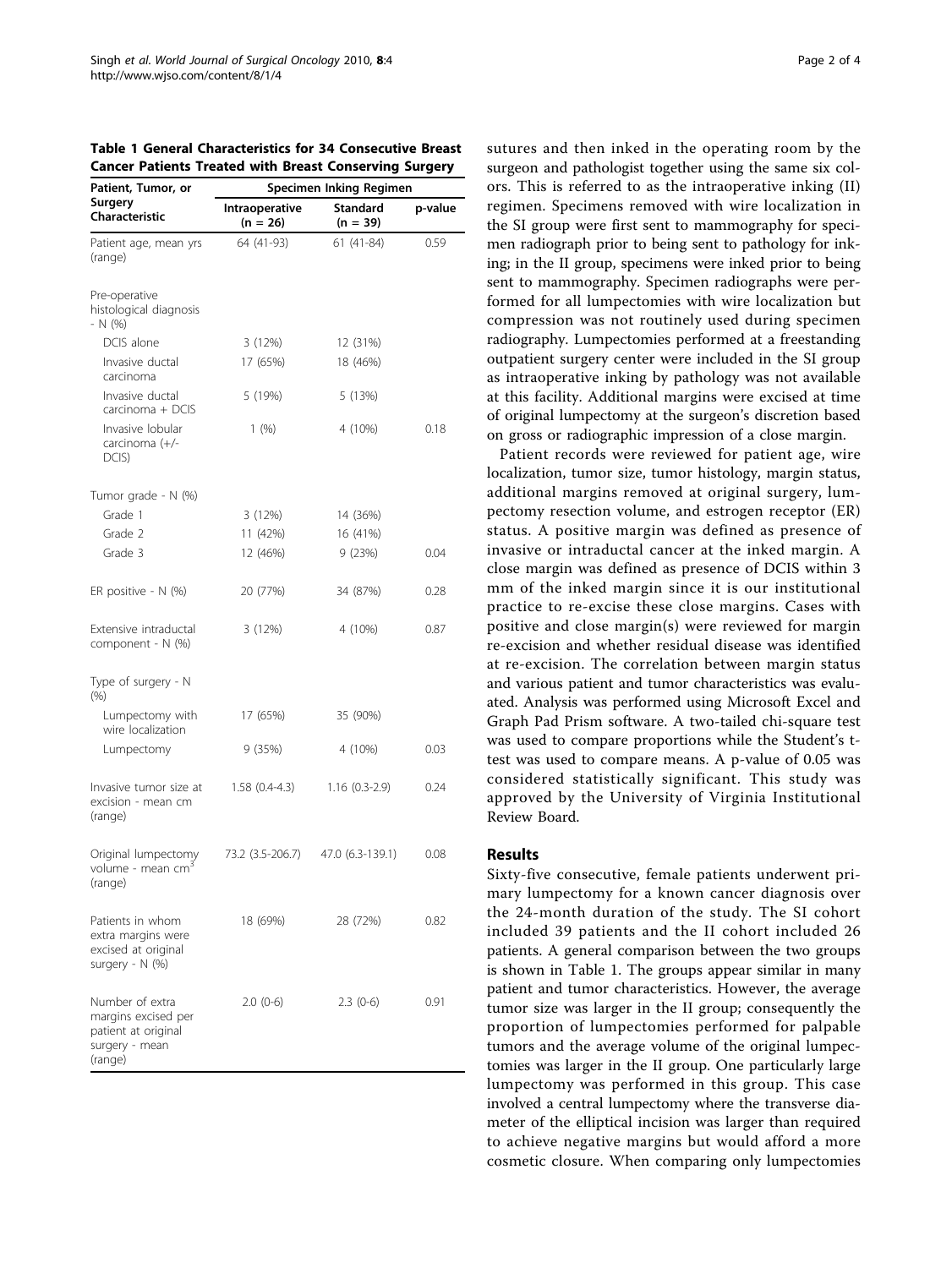with wire localization between the two groups, however, the average lumpectomy volume was more closely matched with 54.72  $\text{cm}^3$  for the II group and 45.16  $\text{cm}^3$ in the SI group.

The frequency of positive or close margins and results at re-excision are shown in Table 2. Positive/close margins were found in  $46\%$  (n = 18) of cases in the SI group compared to 23% ( $n = 6$ ) of the II group, a relative reduction of 50% ( $p = 0.06$ ). In both groups, some patients declined re-excision. Of 6 patients with positive/close margins in the II group, five patients underwent further surgery with 3 patients having a re-excision lumpectomy. Of 18 patients with positive/close margins in the SI group, fifteen patients underwent further surgery with 11 having a re-excision lumpectomy. A 50% reduction in the actual re-excision rate was seen in the II group (19%) as compared to the SI group (38%). Residual disease was present in 2 out of 3 patients (67%) from the II group at re-excision as compared to 3 out of 11 patients (27%) in the SI group. This corresponded to residual disease being present in 4 of 5 specific margins (80%) in the II group at re-excision compared to 4 of 20 (20%) margins in the SI group. It should be noted, however, that the extent of DCIS in two of the II patients made positive re-excisions more likely.

To assure that technical aspects of the surgery were performed similarly between the two groups, we examined concordance of extra margins excised at original lumpectomy and rate of these margins corresponding to positive/close margins on the actual lumpectomy specimen. As shown in Table 2, no significant differences were identified between the SI and II groups in concordance of extra margins taken at original lumpectomy. Additionally, the relationship between various patient and tumor characteristics and margin status was evaluated. No association between margins status at original excision and patient age, ER status, invasive tumor size, or lumpectomy volume was identified. However, cases with positive margins appeared more likely to involve DCIS than those with negative margins at first surgery (88% vs. 68% respectively,  $p = .08$ ) and much more likely to involve an extensive intraductal component (25% vs. 2% respectively,  $p = .008$ ).

#### **Discussion**

A relatively simple change in our lumpectomy specimen inking practice produced a measurable improvement in quality of patient care by reducing re-excision rates by 50%. Intraoperative inking presents one of several ways that a surgeon's involvement in margin assessment can help reduce re-excision rates. Other examples include use of intraoperative ultrasound or use of cavity shaving [\[6,8](#page-3-0)]. The simplicity, low cost, and no additional training make intraoperative inking an easy tool to apply in most settings. The method capitalizes on the surgeon's unique ability to

#### Table 2 Comparison of Intraoperative Inking Regimen with Standard Inking Regimen

| Measurement                                                                                                                                                                | Specimen inking regimen      |                        |         |  |
|----------------------------------------------------------------------------------------------------------------------------------------------------------------------------|------------------------------|------------------------|---------|--|
|                                                                                                                                                                            | Intraoperative<br>$(n = 26)$ | Standard<br>$(n = 39)$ | P-value |  |
| 1a. No. patients with<br>positive/close margins<br>at original surgery                                                                                                     | 6 (23%)                      | 18 (46%)               | 0.06    |  |
| *Positive margins                                                                                                                                                          | 4 (15%)                      | 7 (18%)                |         |  |
| *Close margins                                                                                                                                                             | 4 (15%)                      | 15 (38%)               |         |  |
| 1b. No. patients who<br>underwent re-excision                                                                                                                              | 5 (19%)                      | 15 (38%)               | 0.16    |  |
| †Re-excision<br>lumpectomy                                                                                                                                                 | 3 (12%)                      | 11 (28%)               |         |  |
| +Mastectomy                                                                                                                                                                | 3 (12%)                      | 6 (15%)                |         |  |
| 2. No. patients with<br>residual disease<br>identified on re-<br>excision lumpectomy                                                                                       | 2 of 3 (67%)                 | 3 of 11 (27%)          | 0.5     |  |
| 3. Residual disease<br>identified in the<br>specific margins at re-<br>excision lumpectomy                                                                                 | 4 of 5 (80%)                 | 4 of 20 (20%)          | 0.02    |  |
| 4a. No. patients with<br>positive/close margins<br>on original<br>lumpectomy<br>specimen alone                                                                             | 9 (35%)                      | 22 (56%)               | 0.08    |  |
| 4b. No. patients with<br>positive/close margins<br>on original<br>lumpectomy<br>specimen who had<br>extra margins taken<br>at original surgery                             | 5 of 9 (55%)                 | 11 of 22 (50%)         | 0.78    |  |
| 4c. No. patients with<br>positive/close margins<br>on original<br>lumpectomy<br>specimen whose<br>margins were cleared<br>by extra margins<br>taken at original<br>surgery | 3 of 9 (33%)                 | 4 of 22 (18%)          | 0.36    |  |
| 5. No. extra margins<br>taken at original<br>surgery that<br>corresponded to<br>positive/close margins<br>on original<br>lumpectomy                                        | 6 of 7 (86%)                 | 15 of 19 (79%)         | 0.70    |  |

\* Some patients had positive as well as close margins

† Some patients first underwent re-excision lumpectomy prior to ultimately converting to mastectomy